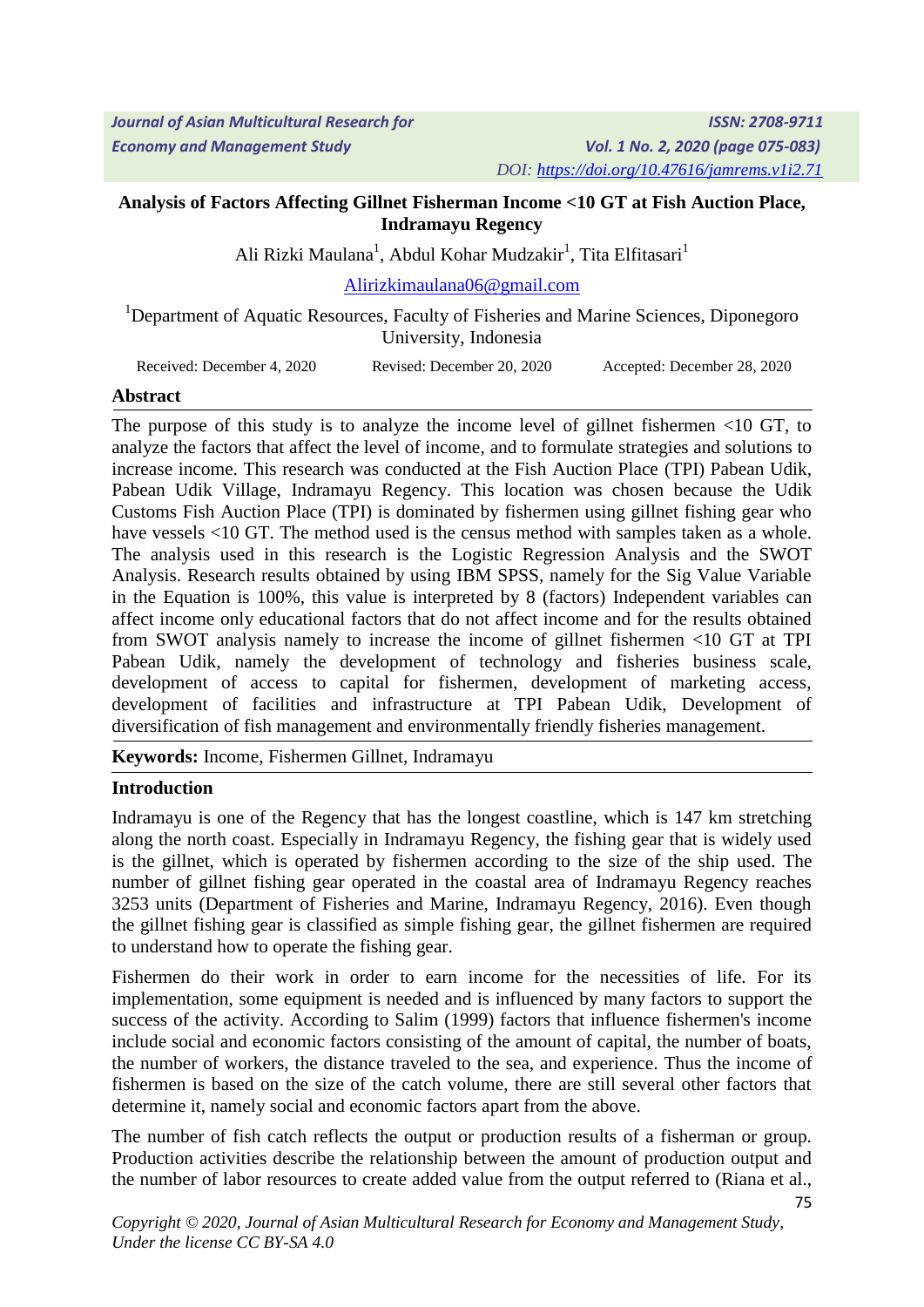2014). According to Sukirno (2009) production factors also need factors, which include capital, land, technology, and of course human resources. Goldin (2014) describes Human Capital theory, namely knowledge of expertise, and health conditions that humans have also have an influence on production results. Fish production is certainly influenced by the experience of a fisherman in line with increasing experience will increase knowledge in fishing.

This statement is reinforced by research by Chowdhury et al. (2014) that a person's productivity is influenced by work experience, and work experience affects the average amount of income earned. Of course, the longer the fishermen's experience at sea will increase their expertise in catching (production) fish so that more fish are caught, and the income they receive will increase through fish sales (Mahi & Nazara, 2012). In general, the length of time at sea determines the yield or amount of fish catch because fishermen need time or duration to catch fish. Research conducted by Krisnandhi (1969) reveals that the length of time at sea has an effect on fish production if the longer it is, the more fish catches are caught by fishermen.

According to Rahim's (2016) research, the power of the boat engine affects the amount of fish catch, fishermen who use engine boats get a higher number of catches than those who do not use an engine. This opinion is supported by Putra et al. (2017) that technology has a dominant factor that affects catch acquisition. If the fishing gear used is more modern, it will increase the catch obtained by fishermen, this will affect the income earned by fishermen in order to balance the basic needs of the fishermen community life will be more fulfilled. Research conducted by Sukiyono (2015), the greater the operational costs at sea, the greater the chances of catching the catch. According to research conducted by Lisa (2015), the amount of operational costs implies a greater total income of fishermen. Because operational costs can increase the amount of fish caught by fishermen.

The purpose of this study is to analyze the income level of gillnet fishermen <10 GT obtained from fishing in Indramayu waters, to analyze the factors that affect the income level of gillnet fishermen <10 GT at TPI Pabean Udik, Indramayu Regency and develop strategies and solutions to increase the income of gillnet fishermen. <10 GT at Fish Auction Place (TPI) Pabean Udik, Indramayu Regency.

### **Methods**

This research was conducted at the Fish Auction Place (TPI) Pabean Udik, Pabean Udik Village, Indramayu Regency. This location was chosen because the TPI Pabean Udik was dominated by fishermen using gillnet fishing gear who had vessels <10 GT. The research schedule includes the preparation, implementation, and reporting of research results. Research preparation was carried out in August 2019. The study was conducted from September to November 2019. Data of fishermen who are at TPI Pabean Udik (who auctioned their catch) who use gillnet fishing gear using vessels <10 GT. The socio-economic data of gillnet fishermen at TPI Pabean Udik uses the open interview method and the census method where according to Arikunto (2012) if the population is less than 100 people, the total sample size is taken as a whole, but if the population is greater than 100, it can be taken 10- 15% or 20-25% of the population.

The analysis used in this study is to use Logistic Regression Analysis where according to Hosmer & Lemeshow (2000), logistic regression is a method that can be used to find the relationship between dichotomous response variables (nominal/ordinal scale with two categories) with one or more predictor variables on a categorical or continuous scale. The logistic regression model consists of logistic regression with binary, ordinal, and multinomial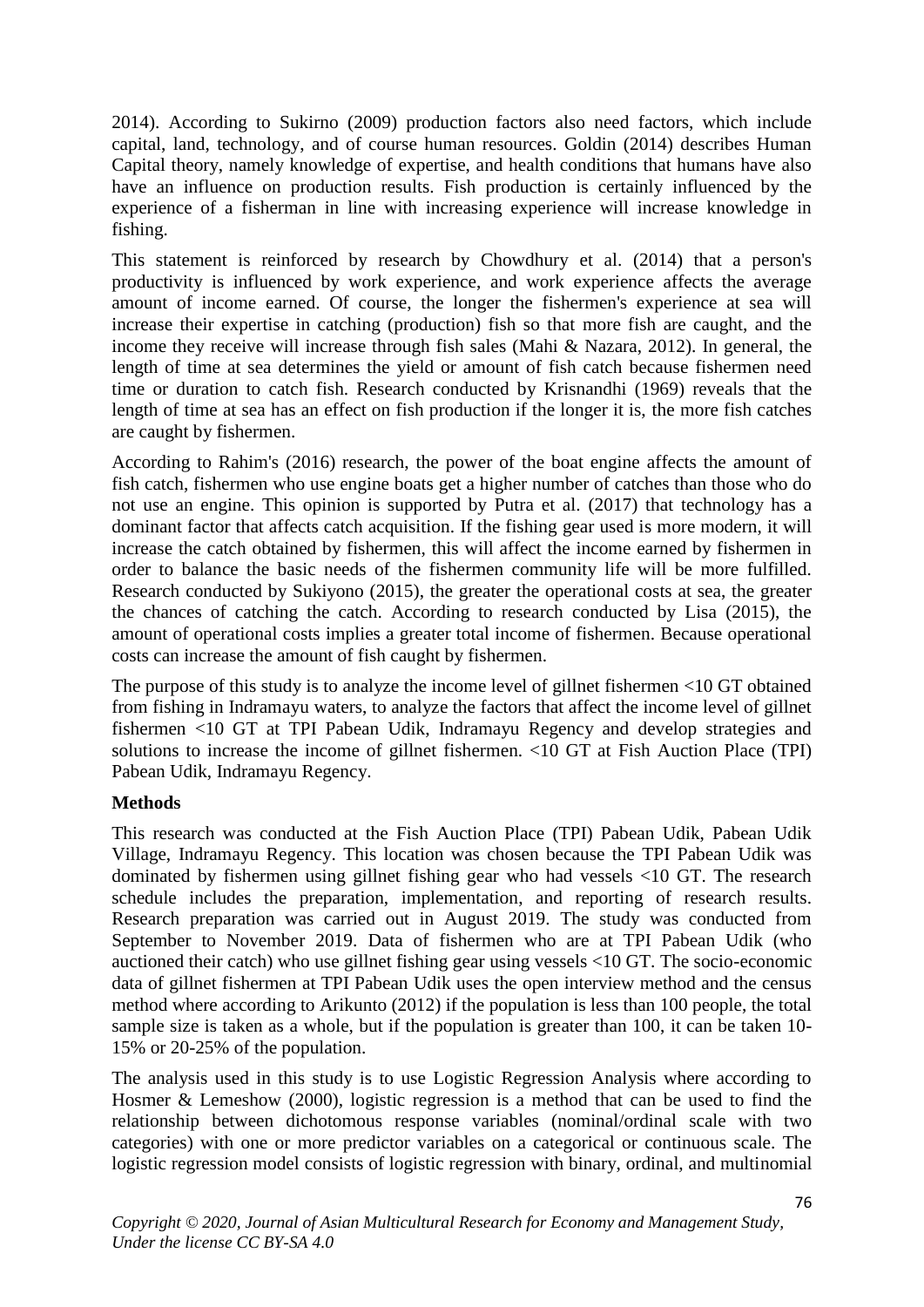responses. Binary logistic regression is a data analysis method used to find the relationship between the response variable (y) which is binary (dichotomous) and the predictor variable (x) which is categorical or continuous and SWOT analysis is a strategic planning method used to evaluate Strengths, Weakness, Opportunities, and Threats in a project or business. This involves setting the goals of the business or project venture and identifying internal and external factors that are good and beneficial for achieving those goals. SWOT is an abbreviation of, S which is Strength or strength, W is Weakness or weakness, O is Opportunity or opportunity, and T is Threat or threat. This SWOT is usually used to analyze a condition where a plan will be made to carry out a work program (Buchari Alma, 2008).

#### **Results and Discussion**

| N <sub>0</sub>   |                             | <b>Respondents Characteristics</b> | Number of<br><b>Respondents</b> | Percentage<br>(%) |
|------------------|-----------------------------|------------------------------------|---------------------------------|-------------------|
| 1.               | Umur $(X_1)$                | 1. $12 - 25$ Years                 | $\boldsymbol{0}$                | 0%                |
|                  | Depkes RI (2009)            | 2. $26 - 35$ Years                 | 6                               | 7,14%             |
|                  |                             | 3. $36 - 45$ Years                 | 30                              | 35,72%            |
|                  |                             | $4. > 45$ Years                    | 48                              | 57,14%            |
| 2.               | Education $(X_2)$           | 1. Did<br>graduate<br>from<br>not  | $\overline{55}$                 | 65,48%            |
|                  | LAW No. 20 2003             | <b>Elementary School</b>           |                                 |                   |
|                  |                             | 2. Graduated from Elementary       | 24                              | 28,57%            |
|                  |                             | School                             |                                 |                   |
|                  |                             | 3. Junior School-High School       | $\mathfrak{S}$                  | 5,95%             |
|                  |                             | 4. Higher Education                | $\boldsymbol{0}$                | $0\%$             |
| 3.               | Experience<br>Becoming<br>a | 1. $0 - 12.5$ Years                | $\overline{3}$                  | 3,57%             |
|                  | Fisherman $(X_3)$           | 2. $12,5 - 25$ Years               | 19                              | 22,62%            |
|                  | Nababan (2017)              | 3. $25 - 37,5$ Years               | 33                              | 39,29%            |
|                  |                             | 4. $37,5 - 50$ Years               | 29                              | 34,52%            |
| $\overline{4}$ . | Jumlah ABK $(X_4)$          | 1. 1 the crew                      | $\overline{14}$                 | 16,67%            |
|                  |                             | 2. 2 the crew                      | 41                              | 48,81%            |
|                  |                             | 3. 3 the crew                      | 19                              | 22,62%            |
|                  |                             | 4. 4 the crew                      | 10                              | 11,9%             |
| 5.               | Capital $(X_5)$             | 1. 3.000.000 IDR                   | $\overline{51}$                 | 60,71%            |
|                  |                             | 2. 4.000.000 IDR                   | 9                               | 10,72%            |
|                  |                             | 3. 6.000.000 IDR                   | 24                              | 28,57%            |
| 6.               | Ship Size $(X_6)$           | 1. 2 GT                            | 47                              | 55,95%            |
|                  |                             | 2. 3 GT                            | 11                              | 13,09%            |
|                  |                             | 3. 4 GT                            | 21                              | 25%               |
|                  |                             | 4. 5 GT                            | 5                               | 5,95%             |
| 7.               | Number of Trip per Month    | 1. $10 - 15$ Days                  | $\boldsymbol{0}$                | $0\%$             |
|                  | $(X_7)$                     | 2. $16 - 20$ Days                  | $\boldsymbol{0}$                | $0\%$             |
|                  |                             | 3. $21 - 25$ Days                  | 74                              | 88,10%            |
|                  |                             | 4. > 25 Days                       | 10                              | 11,90%            |
| 8.               | Number of Net Used (Piss)   | 20 Pieces<br>1.                    | 47                              | 55,95%            |
|                  |                             | 30 Pieces<br>2.                    | 11                              | 13,09%            |
|                  |                             | 3.<br>40 Pieces                    | 21                              | 25%               |
|                  |                             | $\overline{4}$ .<br>50 Pieces      | 5                               | 5,95%             |

Tabel 1. Karakteristik Sosial Ekonomi Nelayan

#### *Age*

Most of the respondents were elderly (over 45 years), as many as 48 people (57.14%). A total of 0 people (0%) aged 25 years and under. A total of 7.14% or 6 people were early adults (26 - 35 years) and 35.72% were late adults (36 - 45 years) as many as 30 people.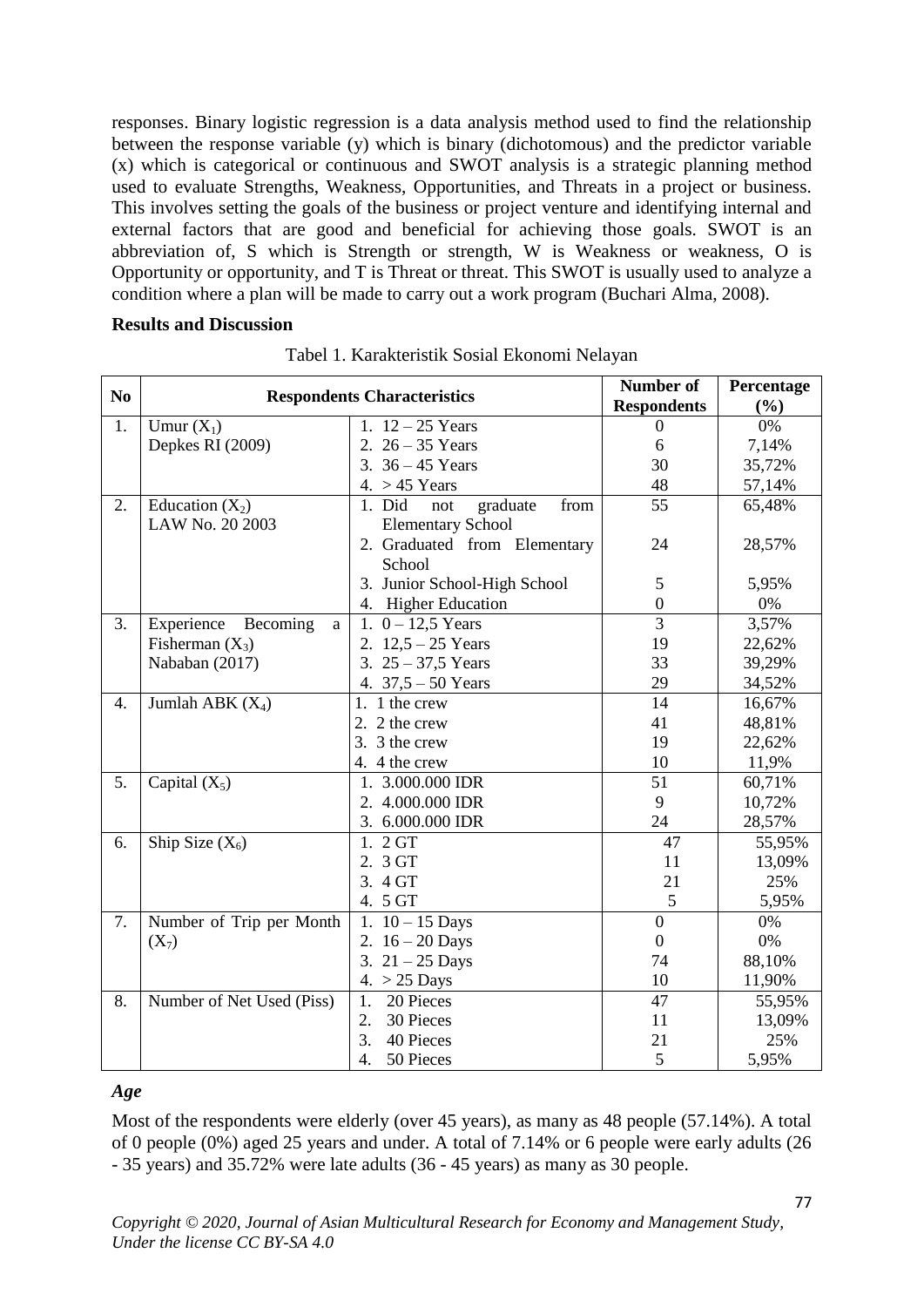This is in line with research conducted by Prihandoko et al. (2012) which states that the average fisherman on the North Coast of West Java Province is in the range of 46.4 years. This situation is not much different from the research results of Muflikhati et al. (2010) which states that the average age of fishermen on the North Coast and South Coast of West Java is in the range of 43.1 years.

# *Education*

Fishermen who land their catch at the Fish Auction Place (TPI) Pabean Udik Indramayu have a low level of education where 55 respondents or 65.48% of education do not pass elementary school (SD) due to various reasons why fishermen do not pass SD because they have been taught from a young age since childhood, he has been doing fishing activities in the sea. Some respondents have an education level that has passed elementary school (SD), namely 5 respondents or 5.95%. In some research literature, fishermen's education level is generally low. In the research of Muflikhati et al. (2010), Adriyani (2000) and Prihandoko et al. (2012) stated that the average fishermen on the north coast of West Java had only 4.63 years of formal education, meaning they did not reach grade 5 Elementary School (they did not pass Elementary School).

### *Experience Becoming a Fisherman*

The respondents interviewed had relatively long experience as fishermen. A total of 33 respondents or 39.29% have experienced being fishermen for 25 - 37.5 years. Then 29 respondents or 34.52% have experienced 37.5 - 50 years. Then as many as 19 respondents or 22.62% experienced being fishermen for 12.5-25 years. And only 3 respondents or 3.57% had experience as fishermen for 0-12.5 years.

### *Number of Ship Crew (ABK) on board*

The number of crew onboard the ship is one of the most important things in fishing activities where the function of the crew itself is to assist in the operation of fishing gear. In this case, each respondent when carrying out fishing activities does not escape to bring the crew to operate their fishing gear. A total of 41 respondents or 48.81% when going to sea with 2 crew members, then 19 respondents or 22.62% carrying 3 crew members, 14 respondents or 16.67% carrying 1 ship crew and the last one with 4 ship crews as many as 10 respondents or 11.9%.

### *Capital*

Respondents who were interviewed when they wanted to carry out fishing activities spent most of the capital within a month. The fishermen spent 3,000,000 IDR as many as 51 respondents or 60.71% while the fishermen who spent 4,000,000 IDR as many as 9 respondents or 10.72% and the last is fishermen who spend 6,000,000 IDR a month as many as 24 respondents or 28.57%. Ship Size (GT). The size of the boats used by fishermen at the Shrimp Customs Fishing Landing (PPI) ranges from 2 - 5 GT. Including small fishermen. As for the spread, the largest number of respondents using a 2 GT ship was 47 fishermen or 55.95%. Then for 3 GT as many as 11 fishermen or 13.09%, then for respondents who used 4 GT ships were 21 fishermen or 25% and lastly, respondents who used ships using 5 GT ships were 5 fishermen or 5.95%.

### *Number of Trips Per Month*

The number of trips is the number of fishing activities that are accumulated in a month. As for respondents who carried out fishing activities in a month as many as 21-25 days a month were 74 fishermen or 88.10% and the remaining 10 fishermen or 11.90% carried out fishing activities for more than 25 days.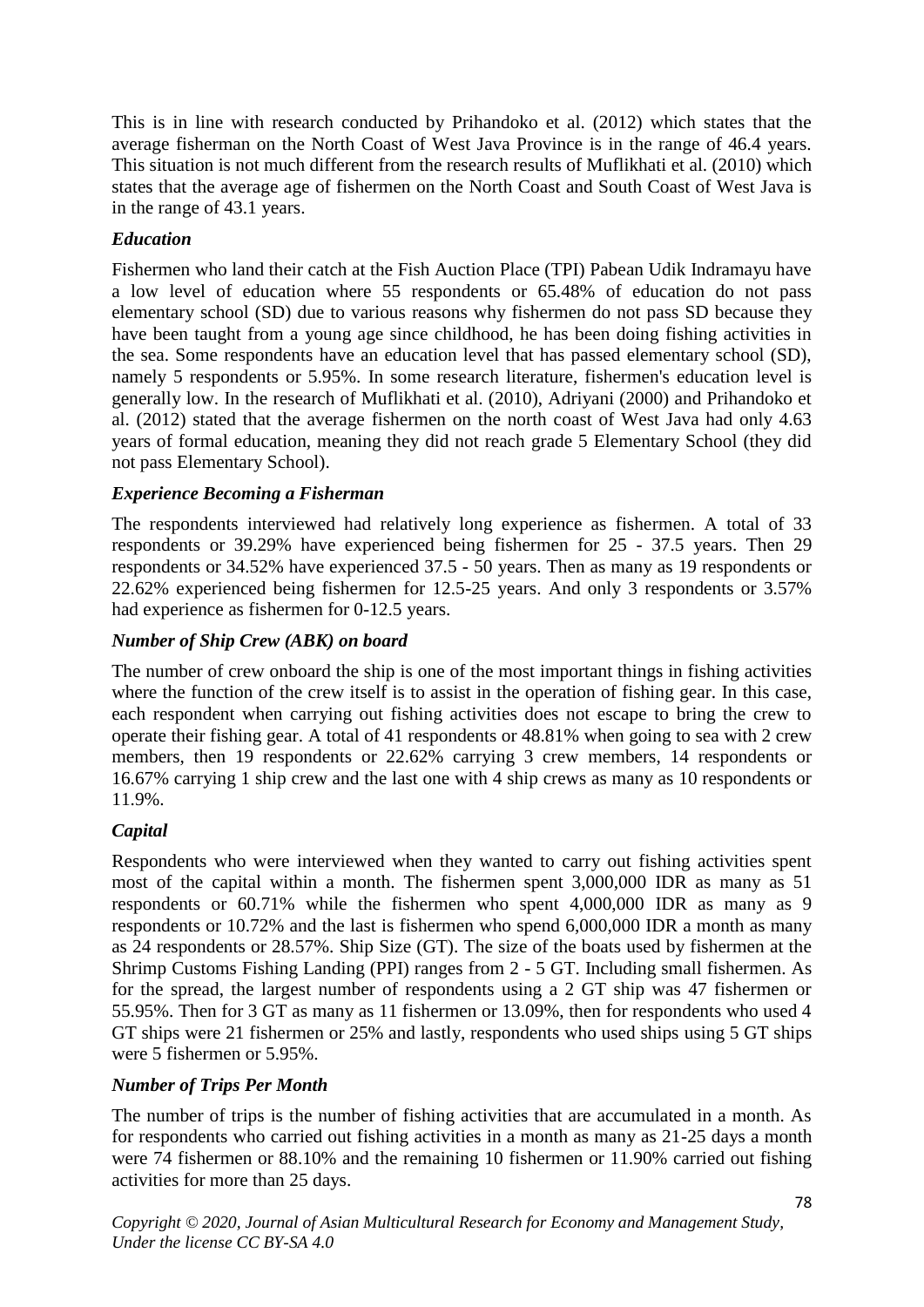### **Number of nets used (pieces)**

The number of nets used by fishermen at the Shrimp Customs Fishing Landing (PPI) ranges from 20 Piss - 50 Piss. The spread is for the largest respondents using 20 Piss nets as many as 47 fishermen or 55.95%. Then for 30 Piss as many as 11 fishermen or 13.09%, then for respondents who used 40 Piss ships were 21 fishermen or 25% and lastly, respondents who used boats using 50 Piss were 5 fishermen or 5.95%.

#### **Binary Logistic Regression Analysis**

In Hosmer & Lemeshow (2000) Test table, the sig value is .916 or 91.6%. This means that data regarding the socio-economic characteristics of gillnet fishermen <10 GT at TPI Pabean Udik to influence income levels can be analyzed using logistic regression.

| Tuble 2. Turned by the from the Lemon bond $\alpha$ |            |  |  |  |  |
|-----------------------------------------------------|------------|--|--|--|--|
| <b>Hosmer and Lemeshow Test</b>                     |            |  |  |  |  |
| Step                                                | Chi-square |  |  |  |  |
|                                                     |            |  |  |  |  |

Table 2. Value of the Hosmer & Lemeshow Test

In the table of variables in the equation, the value of the age variable has a sig value of 0.11. The education variable has a sig value of 0.723. The experience variable has a sig value of 0.013. The variable number of crew members has a sig value of 0.239. The trip variable that is followed has a sig value of 0.260. The capital variable has a sig value of 0.019. The ship size variable has a sig value of 0.009. The variable number of nets (piss) has a sig value of 0.213.

|                            |                           | B         | S.E.  | Wald  | df | Sig. | Exp(B) |
|----------------------------|---------------------------|-----------|-------|-------|----|------|--------|
| <b>Ste</b>                 | Age                       | 3.375     | 1.331 | 6.433 |    | .011 | 29.231 |
| $\frac{p}{1}$ <sup>a</sup> | Education                 | $-.333$   | .940  | .125  |    | .723 | .717   |
|                            | Experience                | 2.750     | 1.113 | 6.107 |    | .013 | 15.649 |
|                            | Crew                      | 3.578     | 3.037 | 1.388 |    | .239 | 35.790 |
|                            | Trip                      | 3.266     | 2.896 | 1.271 |    | .260 | 26.198 |
|                            | Capital                   | 3.377     | 1.434 | 5.546 |    | .019 | 29.295 |
|                            | Ship Size                 | $-6.878$  | 2.615 | 6.918 |    | .009 | .001   |
|                            | Number of Net<br>(Pieces) | 2.462     | 1.977 | 1.551 |    | .213 | 11.732 |
|                            | Constant                  | $-65.150$ | 2.687 | 9.756 |    | .002 | .000   |

Table 3.Variable values in the equation

With a confidence level of 95%, it can be concluded that the eight socio-economic variables significantly affect the income level of Gillnet fishermen <10 GT at TPI Pabean Udik, Pabean Udik Village, Indramayu Regency, only the educational factor has no effect on income.

### **SWOT Analysis**

The preparation of this SWOT analysis was carried out after receiving or receiving input from various parties, including through focus group discussions (FGD), questionnaires for fishing communities and deep interviews with key figures as well as through existing literature reviews.

### *Strength*

Has a large number of small fishermen (S1); There is strong support from fishing communities, fishing community organizations and the Indramayu Regency Government to develop the Fisheries and Marine sector, especially for Small Fishermen (S2); Number of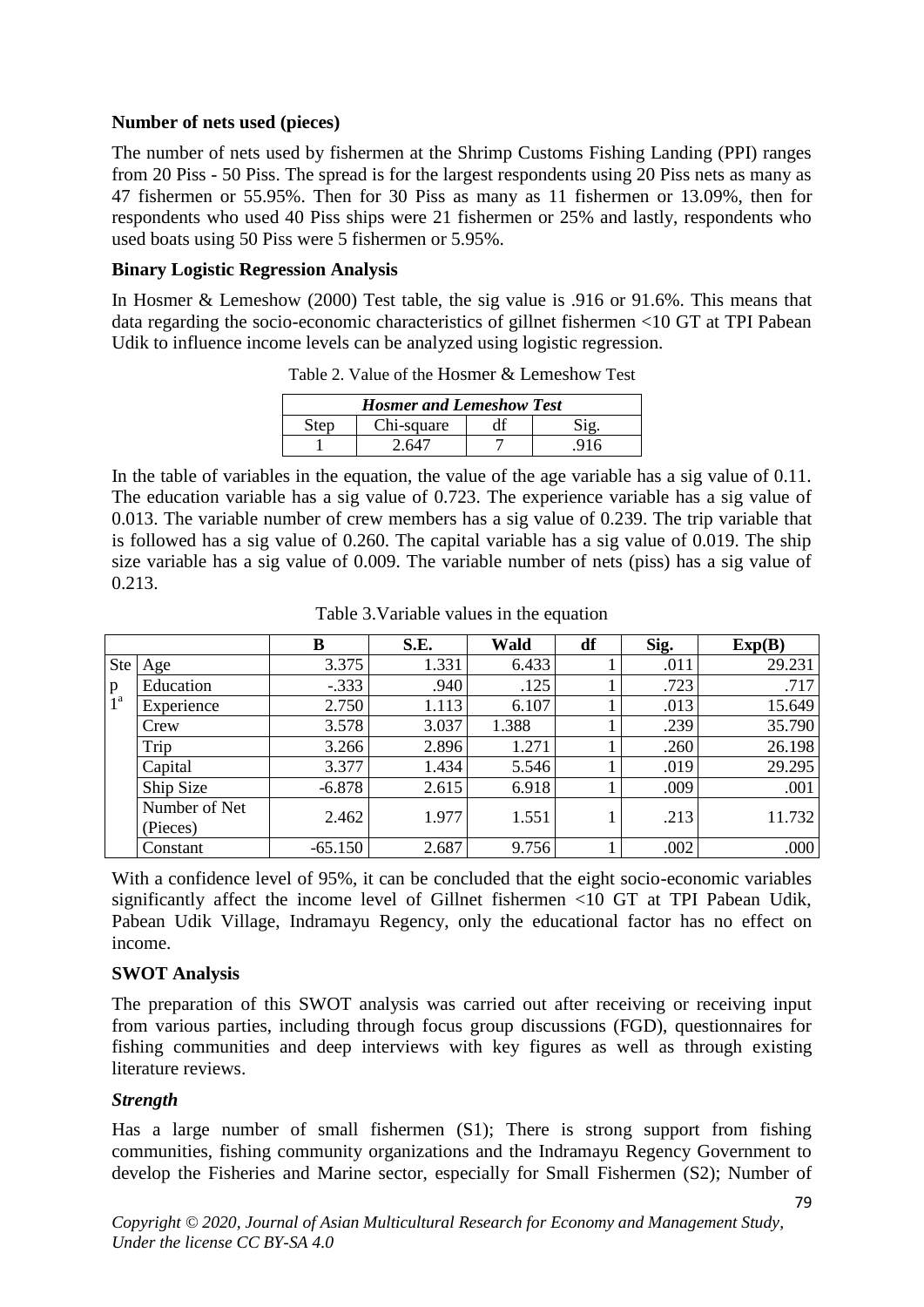fishermen who are old so they have more experience (S3); and Persistence/motivation of fishermen (S4).

## *Weakness*

Fishery business technology is still simple (W1); Weak fishermen in terms of capital (W2); Limited Access Marketing (W3); and Limited fishery business support facilities (W4).

# *Opportunity*

Has a very good potential for capture fisheries resources to be developed (O1); The geographical position of Indramayu Regency which is very strategic and profitable because it is surrounded by oceans (O2); Has excellent coastal areas and small islands (O3); and a very conducive atmosphere around the TPI Pabean Udik Indramayu Regency (O4).

## *Threat*

The threat of environmental degradation due to global climate change as well as threatening fishery product production and food security (T1); The practice of fishing by methods and using destructive fishing gear in the waters of Indramayu (T2); Low Fish Prices (T3); and Changing and unpredictable weather patterns and seasons (T4).

## **Assessment of Internal and External Factors**

To measure the influence of internal and external factors on fisheries business in order to improve the empowerment of coastal communities, the internal factors analysis summary (IFAS) matrix model and the external factor analysis summary (EFAS) matrix are used. Based on the IFAS analysis, the total value of internal factors obtained is 2.77, which is greater than 2.5 which is the average value. This illustrates that the internal condition of fishermen at TPI Pabean Udik can actually solve various internal problems in the fishery fisheries business (Table 14). The results of IFAS calculations show that the internal factors that have the main strength to increase fishermen's income are (1) having a large number of small fishermen (0.68); (2) There is strong support from the fishing community, fishing community organizations, and the Indramayu Regency Government (0.48); (3) Persistence and Motivation of Fishermen (0.42); (4) The number of fishermen who are mature has a lot of experience (0.39). While the main weaknesses in increasing fishermen's income, namely: (1) fishery business technology are still simple (0.32); (2) Weak fishermen in terms of capital (0.18); (3) Limited marketing access (0.16), and (4) limited fishery supporting infrastructure  $(0.14)$ .

| <b>Internal Factors</b>                                          | Weight | Rating        | <b>Score</b> |
|------------------------------------------------------------------|--------|---------------|--------------|
| <b>Strengths</b>                                                 |        |               |              |
| Has a large number of small fishermen (S1)                       | 0,17   |               | 0,68         |
| There is strong support from fishing communities, fishing        | 0,16   |               | 0,48         |
| community organizations (S2)                                     |        |               |              |
| Persistence and Motivation of Fishermen (S3)                     | 0.14   | $\mathcal{R}$ | 0,42         |
| Number of fishermen who are mature with a lot of experience (S4) |        |               | 0.39         |
| <b>Total Strength</b>                                            |        |               | 1,97         |
| Weakness                                                         |        |               |              |
| Fishery business technology is still simple (W1)                 | 0,16   | $\mathcal{D}$ | 0,32         |
| Weak fishermen in terms of capital (W2)                          | 0.09   |               | 0,18         |
| Limited Access Marketing (W3)                                    |        | ↑             | 0,16         |
| Limited fisheries business support facilities (W4)               |        |               | 0,14         |
| <b>Total Weakness</b>                                            |        |               | 0,8          |

Table 4. Assessment of Internal Factor Analysis Summary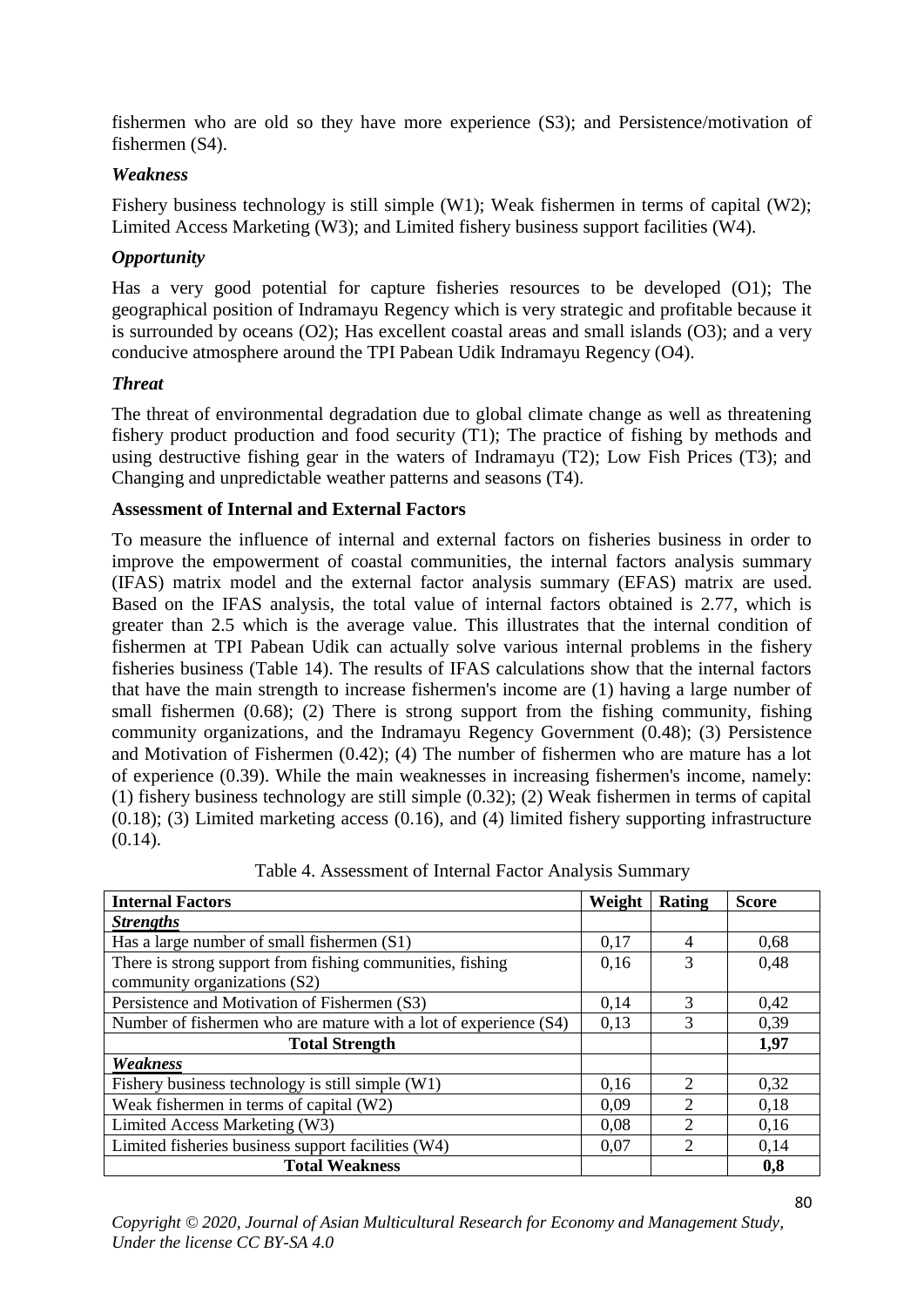|  | <b>Total</b><br>Factor<br>$\overline{\phantom{a}}$ . $\overline{\phantom{a}}$ . $\overline{\phantom{a}}$ . $\overline{\phantom{a}}$<br>цегиат г<br>ш |  |  | -- |
|--|------------------------------------------------------------------------------------------------------------------------------------------------------|--|--|----|
|--|------------------------------------------------------------------------------------------------------------------------------------------------------|--|--|----|

| Note:<br>$2 = Weak$<br>$1 = \text{Very Weak}$ |
|-----------------------------------------------|
|-----------------------------------------------|

*3 = Pretty Strong 4 = Very Strong*

| <b>External Factors</b>                                      | Weight | <b>Rating</b>               | <b>Score</b> |
|--------------------------------------------------------------|--------|-----------------------------|--------------|
| <i><b>Opportunities</b></i>                                  |        |                             |              |
| Has the potential to capture fisheries resources which are   | 0,18   | $\overline{4}$              | 0,72         |
| very good to be developed (O1)                               |        |                             |              |
| Opportunities for employment in fisheries (O2)               | 0,16   | 3                           | 0,48         |
| Local government policy support (O3)                         | 0,15   | 3                           | 0,45         |
| Has excellent coastal areas and small islands (O4)           | 0,13   | 3                           | 0,39         |
| <b>Total Strength</b>                                        |        |                             | 2,04         |
| <b>Threats</b>                                               |        |                             |              |
| The threat of environmental degradation due to global        | 0,13   | 3                           | 0,39         |
| climate change and at the same time threatens fishery        |        |                             |              |
| product production and food security (T1)                    |        |                             |              |
| The existence of fishing practices using methods that damage | 0,1    | 3                           | 0,3          |
| the environment in the waters of Indramayu (T2)              |        |                             |              |
| Low Fish Prices (T3)                                         | 0,08   | 2                           | 0,16         |
| Changing and unpredictable weather patterns and seasons      | 0,07   | $\mathcal{D}_{\mathcal{A}}$ | 0,14         |
| (T4)                                                         |        |                             |              |
| <b>Total Weakness</b>                                        |        |                             | 0,96         |
| <b>Total Internal Factor</b>                                 | 1      |                             | 3            |

Table 5. Assessment of External Factor Analysis Summary

For external factors, the total value obtained is 3.00, which is greater than 2.5. gives an understanding that the condition of Indramayu waters is able to provide a positive response to the income of gillnet fishermen. The existing opportunities can be exploited by minimizing existing threats. The results of the EFAS table analysis show that the main external factors affecting income strategy are: (1) It has a very good potential for capture fisheries resources to be developed (0.72); (2) Geographical location of Indramayu Regency which has calm seas (0.48); (3) It has excellent coastal areas and small islands (0.45); and (4) a conducive atmosphere around the TPI Pabean Udik Indramayu Regency (0.39). Meanwhile, the main threats are: (1) The threat of environmental degradation due to global climate change and at the same time threatening fishery product production and food security (0.39); (2) There is fishing practice using methods that destroy the environment in the waters of Indramayu (0.3); (3) low fish prices (0.16); and (4 Changing and unpredictable weather patterns and seasons (0.14).

Table 8. SWOT Matrix for Increased Income of Gillnet Fishermen <10 GT at TPI Pabean Udik, Indramayu Regency

| <b>Internal</b><br>Factor<br>External<br>Factor | <b>Strengths</b><br>• Has a large number of small<br>fishermen $(S1)$<br>• There is a strong relationship<br>with the fishing community<br>(S2)<br>• Persistence and Motivation of<br>Fishermen (S3)<br>• Number of fishermen who are | Weakness<br>business<br>$\bullet$ Fishery<br>technology is still simple<br>(W1)<br>• Weak fishermen in terms<br>of capital $(W2)$<br>• Limited<br>access<br>to<br>marketing $(W3)$<br>• Limited fisheries business |
|-------------------------------------------------|---------------------------------------------------------------------------------------------------------------------------------------------------------------------------------------------------------------------------------------|--------------------------------------------------------------------------------------------------------------------------------------------------------------------------------------------------------------------|
|                                                 | mature with a lot of experience<br>(S4)                                                                                                                                                                                               | support facilities (W4)                                                                                                                                                                                            |
|                                                 |                                                                                                                                                                                                                                       |                                                                                                                                                                                                                    |

*Copyright © 2020, Journal of Asian Multicultural Research for Economy and Management Study, Under the license CC BY-SA 4.0*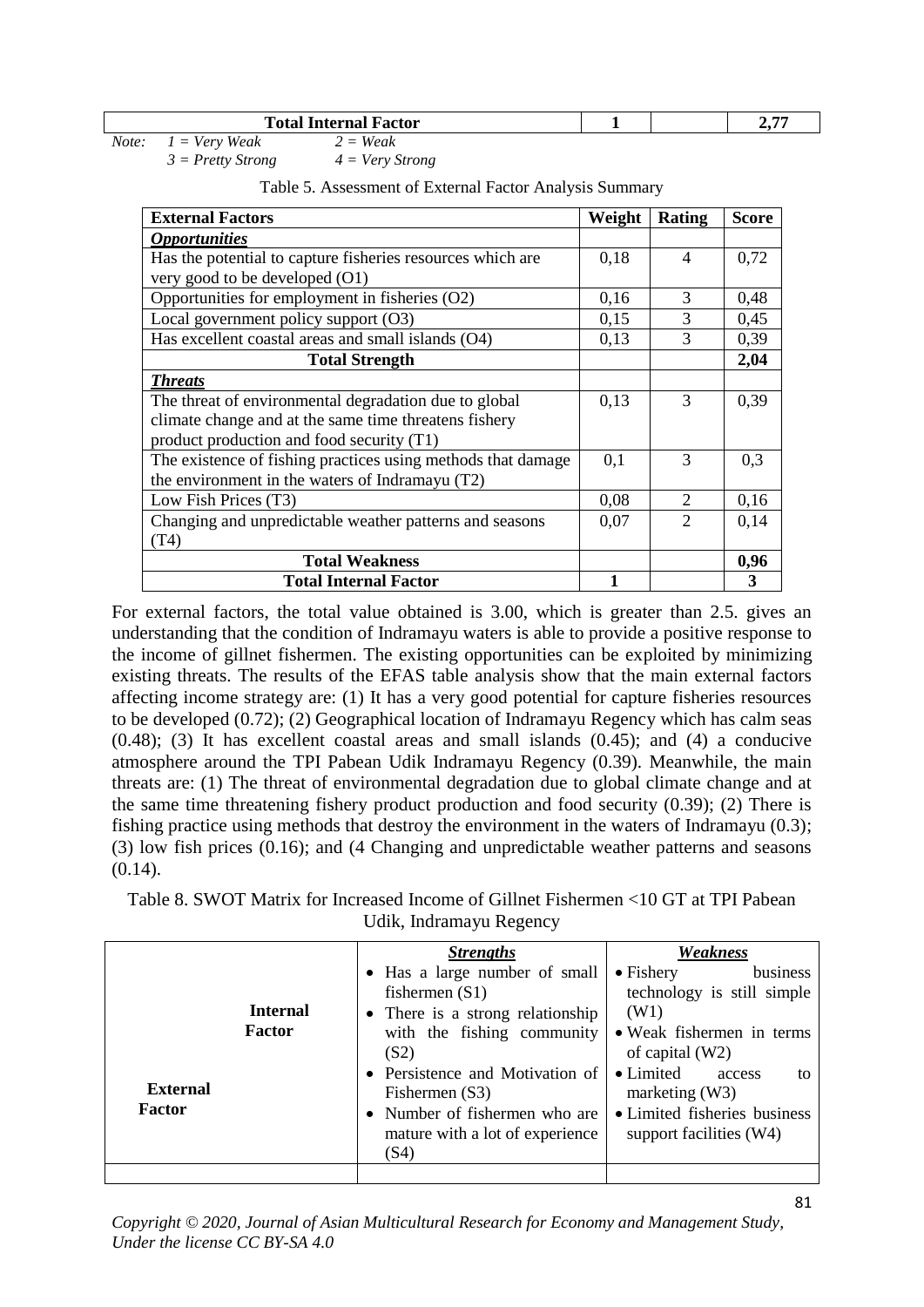|      | <b>Opportunity</b>                | <b>SO Strategy:</b>             | <b>WO Strategy:</b>                 |
|------|-----------------------------------|---------------------------------|-------------------------------------|
|      | • Has the potential to capture    | Development of technology       |                                     |
|      | fisheries resources which are     | and scale of fisheries business |                                     |
|      | very good to be developed         | (S1 to S4, O1 to O4)            | Pengembangan<br>akses<br>٠          |
| (O1) |                                   |                                 | permodalan (W2,O3)                  |
|      | Opportunities for employment      |                                 | Pengembangan<br>akses<br>$\bullet$  |
|      | in fisheries $(O2)$               |                                 | pemasaran (W3,O3)                   |
|      | • Local government<br>policy      |                                 | Pembangunan sarana dan<br>٠         |
|      | support $(O3)$                    |                                 | penunjang<br>prasarana              |
|      | • Has excellent coastal areas and |                                 | usaha perikanan (W4,O3)             |
|      | small islands (O4)                |                                 |                                     |
|      | <b>Threats</b>                    | <b>ST Strategy:</b>             | <b>WT Strategy:</b>                 |
|      | The threat of environmental       | Development of fish processing  | Management of fisheries             |
|      | degradation due to global         | diversification $(S3, T3)$      | based<br>resources<br><sub>on</sub> |
|      | climate change and at the same    |                                 | environmentally friendly            |
|      | time threatens fishery product    |                                 | (W1, T2)                            |
|      | production and food security      |                                 |                                     |
| (T1) |                                   |                                 |                                     |
| The  | existence<br>fishing<br>of        |                                 |                                     |
|      | practices using methods that      |                                 |                                     |
|      | damage the environment in the     |                                 |                                     |
|      | waters of Indramayu (T2)          |                                 |                                     |
| ٠    | Low Fish Prices (T3)              |                                 |                                     |
|      | Changing and unpredictable        |                                 |                                     |
|      | weather patterns and seasons      |                                 |                                     |
| (T4) |                                   |                                 |                                     |

#### **Conclusion**

The income level of gillnet fishermen <10 GT at TPI Pabean Udik is still low because the fish obtained are not too many and also most of the gillnet fishermen <10 GT are already dependent on middlemen, therefore some of the catch is even partly sold. to middlemen at a low price. The factors that affect the income of gillnet fishermen <10 GT, namely from the 8 existing factors, only the education factor does not affect income and the remaining 7 other factors affect income and the strategies and solutions provided for this research are technology development and fishery business scale, development of access to capital for fishermen, development of marketing access, development of facilities and infrastructure at the Udik Customs Farm, Development of diversification of fish management and fisheries management based on environmentally friendly.

#### **References**

- Chowdhury, S., Schulz, E., Milner, M., & Van De Voort, D. (2014). Core employee based human capital and revenue productivity in small firms: An empirical investigation. *Journal of Business Research*, *67*(11), 2473-2479.
- Department of Fisheries and Marine, Indramayu Regency. (2016). *Laporan Tahunan Dinas Perikanan dan Kelautan Kabupaten Indramayu Tahun 2016*. Indramayu.
- Goldin, C. 2016. *Human Capital.* National Bureau of Economic Research. Handbook of **Cliometrics**
- Hosmer, D. W., & Lemeshow, S. (2000). Applied Logistic Regression, John Wiley & Sons. *New York*.